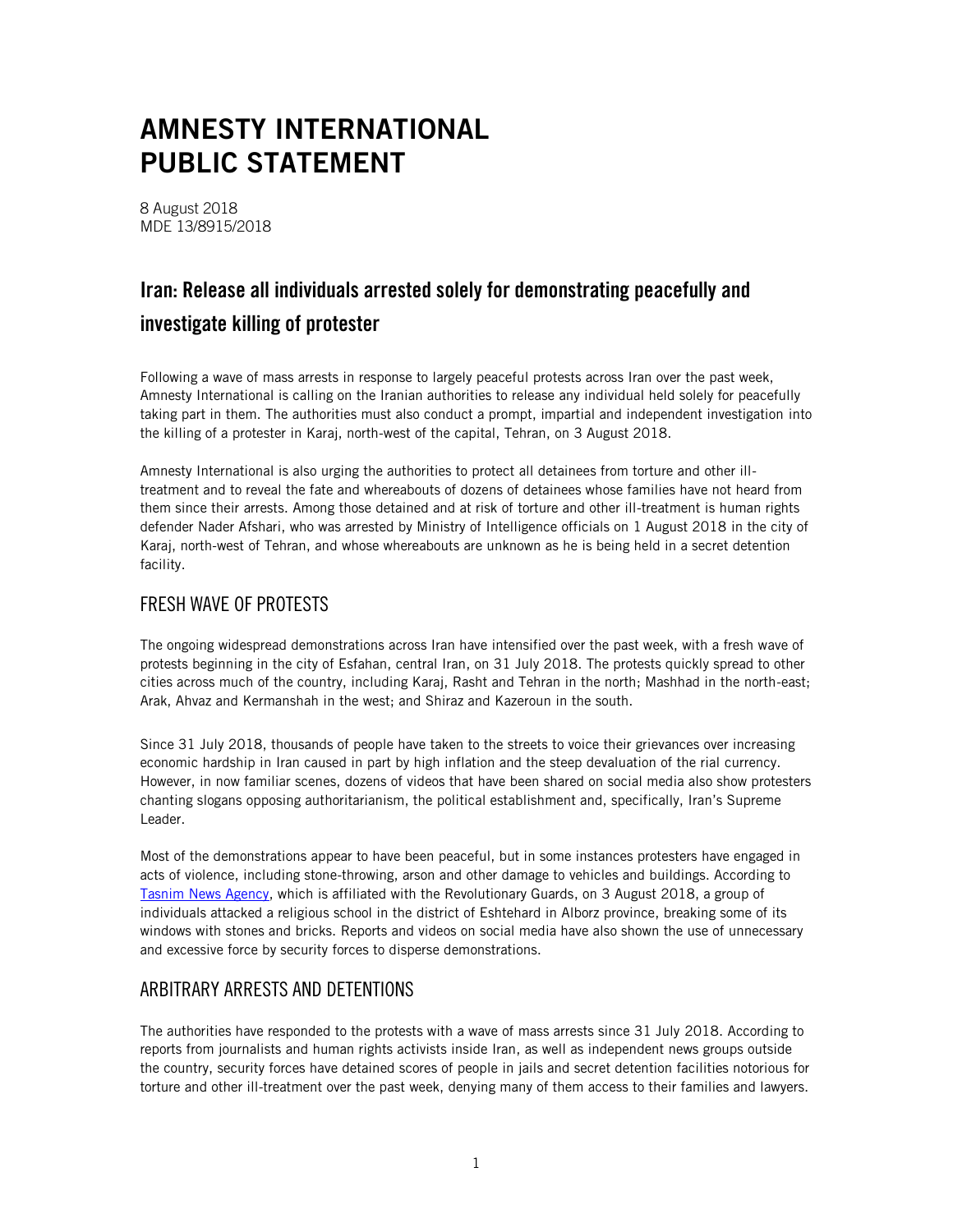In Tehran, dozens of people who were arrested have been taken to Evin prison. Following his temporary release from there on 4 August 2018, human rights lawyer Abdolfattah Soltani is reported to have said that he believes between 50 and 60 protesters who were arrested in Tehran had been taken to Evin prison since the start of the protests.

According to reports on social media, 50 women who were protesting have been taken to Shahr-e Rey prison in Varamin, outside Tehran. Shahr-e Rey prison (also known as Gharchak) is a disused chicken farm that holds several hundred women convicted of violent offences in overcrowded and unhygienic conditions, without access to safe drinking water, decent food, medicine or fresh air. Reports from the facility indicate the proliferation of infectious diseases, rampant drug use and high levels of violence by prison staff on detainees and between inmates.

There are also reports that many of the male protesters have been taken to Fashafouyeh prison in the south of Tehran following their arrests.

Among those detained is human rights defender Nader Afshari, who was arrested by Ministry of Intelligence officials on 1 August 2018 in the city of Karaj. Following his arrest, his mother tried in vain for days to locate him, enquiring about him at the offices of the Ministry of Intelligence, police stations, the headquarters of the Sarollah Unit of the Revolutionary Guards, and the headquarters of the paramilitary Basij force. They all denied knowledge of his fate and whereabouts. Finally, on 7 August 2018, during a visit to Branch 1 of the Revolutionary Court in Karaj, Nader Afshari's mother was told by the judge that his case was still under investigation and that he was being held in a "safe house". So-called "safe houses" are secret detention centres run by the security and intelligence forces. There is no oversight of these detention centres by the official Prisons Organization and they violate Iran's own Prisons Regulations, which state that "judicial, executive, intelligence, police, or military organs are prohibited from having their own prisons and detention houses." Also on 7 August 2018, Nader Afshari's mother received a very short telephone call – less than five seconds long – in which Nader Afshari said he had been arrested by Ministry of Intelligence and was OK. The call ended abruptly. Nader Afshari was arrested previously on 1 February 2018 during the protests that erupted across the country earlier this year and detained in Section 209 of Evin prison, run by the Ministry of Intelligence, before being released on bail on 19 March 2018. He is facing several charges including "insulting the Supreme leader" and "gathering and colluding to commit crimes against national security".

In another incident, on a post that went viral on social media on 5 August 2018, a group of seven young women and men who had been arrested and put in the back of a police van filmed themselves before the phone they were using was taken away. They said they were under arrest and introduced themselves as Yasamin Arayi, Niloufar Houmanfar, Seyed Mohammad Falah Chay, Saba Kordafashari, Saman Zandiyan, Azar Heydari and Farshid Rostami. At the end of the video, one of the young women is heard saying "his head is bleeding" to the group, although it is not clear to which of her companions she is referring. Amnesty International has no information about the fate or whereabouts of these individuals.

According to information available to Amnesty International, the detainees who have been taken to Evin prison, Shahr-e Rey prison, and Fashafouyeh prison have been given little or no access to their families or lawyers.

Amnesty International fears for the wellbeing of Nader Afshari and other detainees, especially in light of the authorities' track record in recent months of torturing and otherwise ill-treating detainees, as well as reports of deaths in custody.

The Iranian authorities must ensure that anyone held solely for peacefully taking part in demonstrations, expressing support for them or criticizing the authorities is released immediately and unconditionally. All detainees should be protected from torture and other ill-treatment and given prompt access to their families and lawyers of their choosing. The authorities must also immediately inform family members of the whereabouts of the detainees, including if they are transferred to another place of detention.